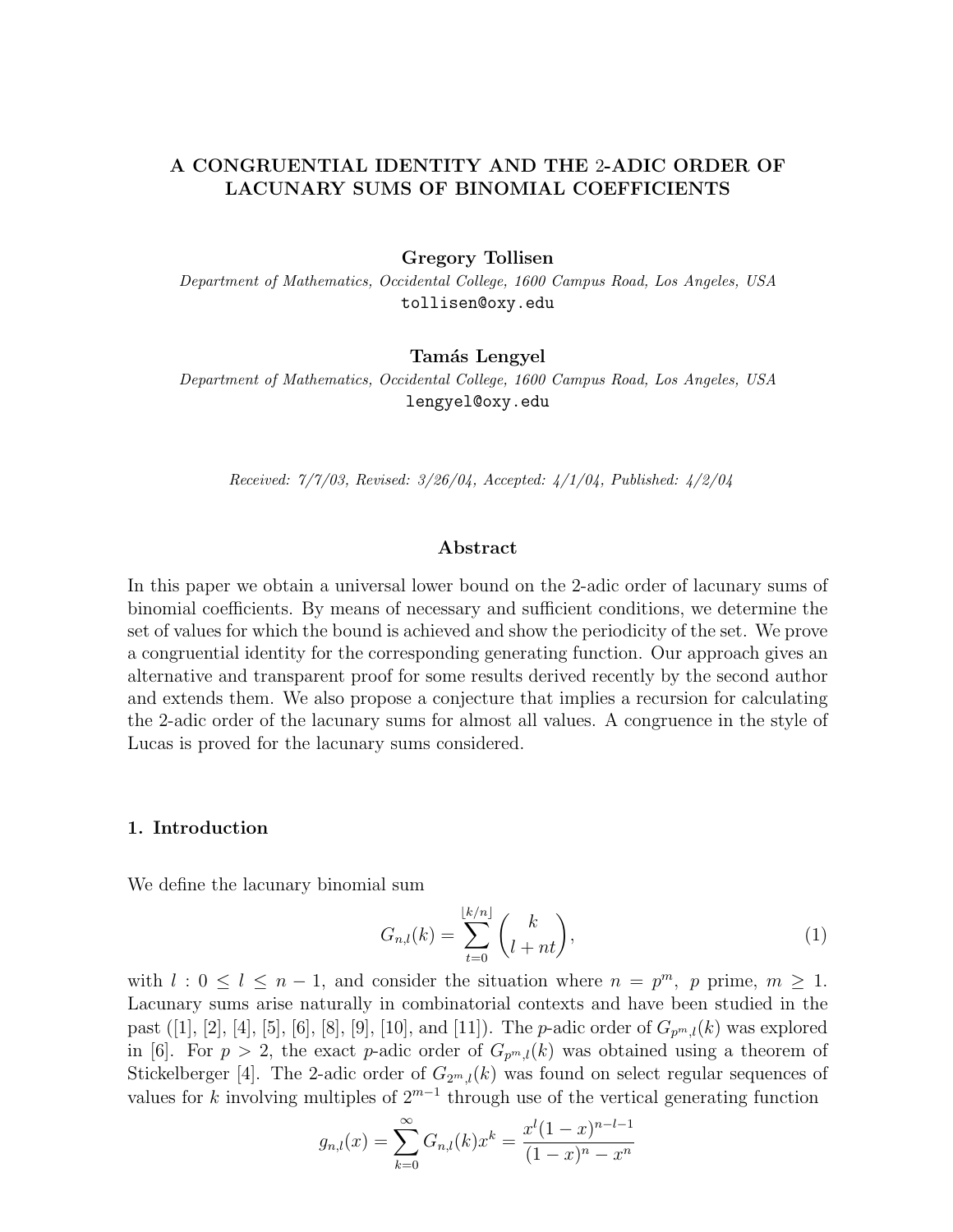$(n \geq 1 \text{ and } l = 0, 1, \ldots, n-1)$  in combination with multisection techniques to prove (among other results) that

$$
\rho_2\left(G_{2^m,l}(k)\right) \ge \left\lfloor \frac{k}{2^{m-1}} \right\rfloor - 1 \tag{2}
$$

for  $l = 0$ . Equality holds in (2) if  $k = c2^m$  with  $l = 0$  or  $2^{m-1}$ , or if  $k = c2^m + l$ ,  $c2^{m-1} - 1$ with  $l = 0, 1, \ldots, 2<sup>m</sup> - 1$ . That equality is not always attained is verified by the result (also proved in [6]) that  $\rho_2(G_{2^m,0}(k)) = 2(\lfloor \frac{k}{2^{m-1}} \rfloor - 1)$  when  $k = (2c - 1)2^{m-1}$ . In this paper, we prove that  $(2)$  is true for all k and l (cf. remarks in Section 3), and we characterize the necessary and sufficient conditions for equality (cf. corollary in Section 4).

Our primary focus is  $(1+x)^k \mod (x^{2^m}-1)$  since the horizontal generating function Our primary focus is  $(1+x)^k \mod (x^{2^m}-1)$  since the horizontal generating function  $\sum_{l=0}^{2^m-1} G_{2^m,l}(k)x^l$  is obtained when  $(1+x)^k$  is reduced mod  $(x^{2^m}-1)$  according to the congruence

$$
\sum_{l=0}^{2^m-1} G_{2^m,l}(k)x^l \equiv (1+x)^k \bmod (x^{2^m}-1).
$$

Our main result is the theorem to be found in Section 3, wherein we identify the common power of 2 in the coefficients of  $(1+x)^k \mod (x^{2^m}-1)$  for each value of k. After dividing out by the common power, we further reduce mod 2, to obtain a congruential factorization of the quotient into simple canonical factors based on the digits of the binary expansion of k. Our proof is by induction on  $m$ , and ultimately relies on repeated substitution of  $x^2$  for x in congruences of the form  $p(x) \equiv q(x) \mod (x^{2^{m-1}} - 1)$  to yield  $p(x^2) \equiv$  $q(x^2) \mod (x^{2^m} - 1)$  for polynomials  $p(x)$  and  $q(x)$ .

Our approach is similar to some others used in analyzing congruential and divisibility properties, and p-adic orders of binomial coefficients [4]. In particular, a result by Lucas [7] states that

$$
\binom{k}{l} \equiv \binom{\varepsilon_0}{\gamma_0} \binom{\varepsilon_1}{\gamma_1} \cdots \binom{\varepsilon_d}{\gamma_d} \bmod p,
$$

where  $k = \varepsilon_0 + \varepsilon_1 p + \ldots + \varepsilon_d p^d$  and  $l = \gamma_0 + \gamma_1 p + \ldots + \gamma_d p^d$  in prime base p. To set a context for our result, in Section 2 we prove congruence (3) for  $G_{p^m,l}(k)$ ,  $p \geq 2$ , à la Lucas [7], and explain why the congruence trivializes in the case of  $G_{2^m l}(k)$ , thus leaving a gap that the corollary, in some sense, fills.

## **2.** A congruence for  $G_{p^m l}(k)$ ,  $p > 2$

Because we will be reducing polynomials mod p and mod  $(x^{p^m} - 1)$ , both for  $p = 2$ and  $p > 2$ , followed by a further reduction mod  $(p, x^{p^m} - 1)$ , we begin by briefly explaining what we mean in each case. A polynomial  $s(x) \in Z[x]$  is reduced to  $r_1(x)$ mod p if  $s(x) = pq_1(x) + r_1(x)$  where  $q_1(x), r_1(x) \in Z[x]$  and the coefficients of  $r_1(x)$  are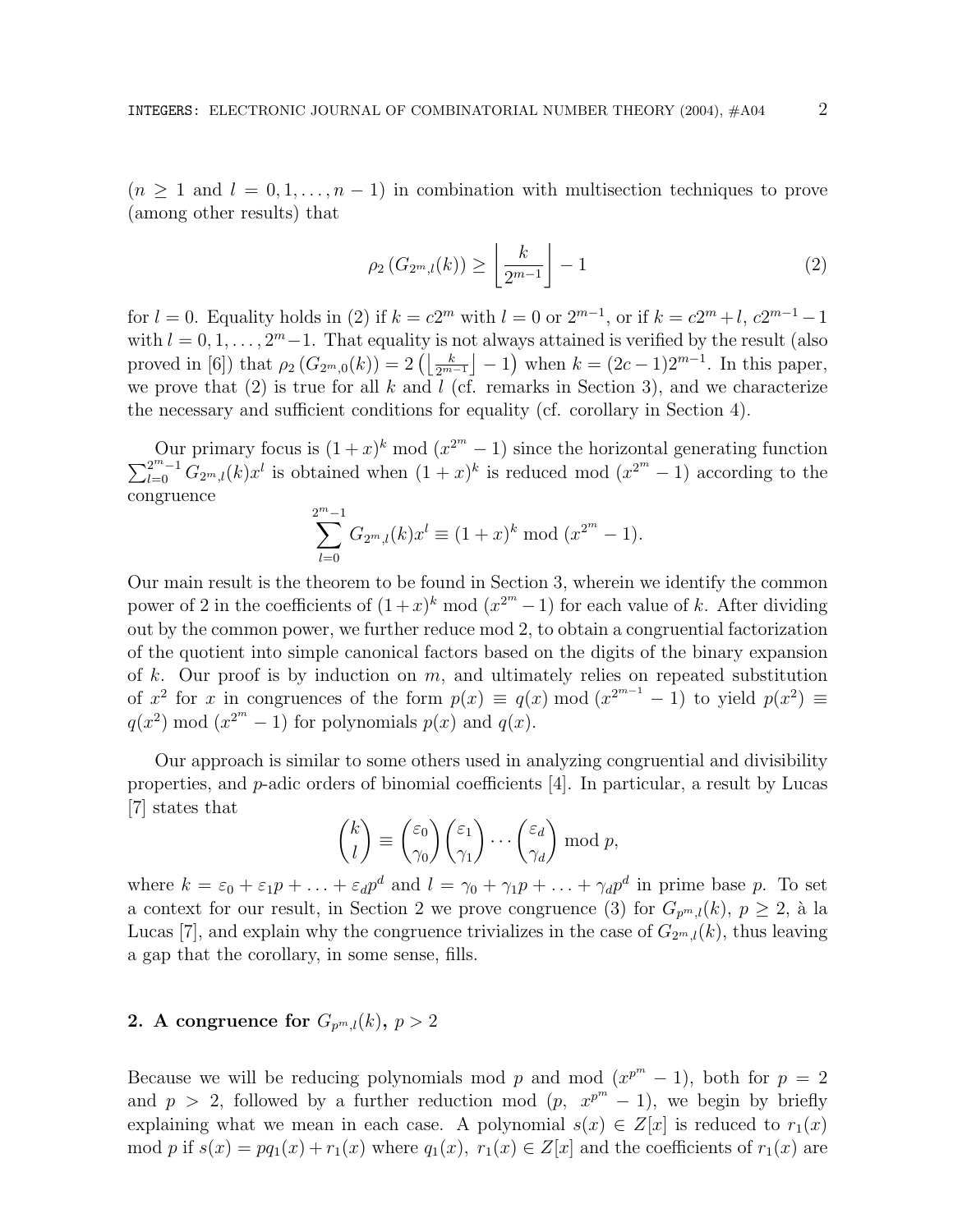restricted to the values  $0, 1, \ldots, p-1$ . The polynomial  $s(x)$  is reduced to  $pq_2(x) + r_2(x)$ mod  $(x^{p^m}-1)$  and to  $r_2(x)$  mod  $(p, x^{p^m}-1)$  if  $s(x) = (x^{p^m}-1) q_3(x)+pq_2(x)+r_2(x)$  where  $q_2(x)$ ,  $q_3(x)$ ,  $r_2(x) \in Z[x]$ ,  $\deg(q_2(x))$ ,  $\deg(r_2(x)) < p^m$ , and the coefficients of  $r_2(x)$  are restricted to the values  $0, 1, \ldots, p-1$ . Two polynomials are in the same congruence class if they reduce under the congruence modulus to the same polynomial. These define ring homomorphisms between  $Z[x] \to Z_p[x] \to Z_p[x]/\langle x^{p^m}-1 \rangle$  and between  $Z[x] \to Z_p[x]$  $Z[x]/\langle x^{p^m}-1\rangle \to Z_p[x]/\langle x^{p^m}-1\rangle$  allowing us in each case to safely sequentially reduce.

We proceed by obtaining a Lucas-type result by a "Fine-styled" [3] argument. Let  $k = \varepsilon_0 + \varepsilon_1 p + \ldots + \varepsilon_d p^d$  in base p. Kummer's carry counting shows that  $p\binom{p}{l}$  if and only if  $l \neq 0, p$ , which immediately implies  $(1 + x)^p \equiv 1 + x^p \mod p$ , and after inducting on *m*, that  $(1+x)^{p^m} \equiv 1 + x^{p^m} \mod p$ . Thus,

$$
(1+x)^k \equiv (1+x)^{\varepsilon_0}(1+x^p)^{\varepsilon_1}(1+x^{p^2})^{\varepsilon_2}\dots(1+x^{p^d})^{\varepsilon_d} \equiv \prod_{j=0}^d (1+x^{p^j})^{\varepsilon_j} \mod p.
$$

Now, by further reducing mod  $(p, x^{p^m}-1)$ , we use the fact that  $1+x^{p^j} \equiv 2 \mod (p, x^{p^m}-1)$ 1) for  $j > m$  to conclude that

$$
(1+x)^k \equiv \left(\prod_{j=m}^d (1+x^{p^j})^{\varepsilon_j}\right) \left(\prod_{j=0}^{m-1} (1+x^{p^j})^{\varepsilon_j}\right) \mod p
$$
  

$$
\equiv 2^{\varepsilon_m+\varepsilon_{m+1}+\ldots+\varepsilon_d} \prod_{j=0}^{m-1} \left(\sum_{\gamma_j=0}^{\varepsilon_j} \binom{\varepsilon_j}{\gamma_j} x^{\gamma_j p^j}\right) \mod (p, x^{p^m} - 1)
$$
  

$$
\equiv 2^{\varepsilon_m+\varepsilon_{m+1}+\ldots+\varepsilon_d} \sum_{l=0}^{p^m-1} \left(\prod_{j=0}^d \binom{\varepsilon_j}{\gamma_j}\right) x^l \mod (p, x^{p^m} - 1)
$$

where  $l = \gamma_0 + \gamma_1 p + \ldots + \gamma_d p^d \leq p^m - 1$ . After noting that  $\sum^{m-1}$  $_{l=0}$  $G_{p^m,l}(k)x^l \equiv (1 +$  $(x^{p^m}-1)$  and using Fermat's little theorem, we immediately arrive at the

**Lemma (à la Lucas).** For  $p > 2$  and prime, and for  $k = \varepsilon_0 + \varepsilon_1 p + \ldots + \varepsilon_d p^d$  and  $l = \gamma_0 + \gamma_1 p + \ldots + \gamma_{m-1} p^{m-1}$  in base p,

$$
G_{p^m,l}(k) \equiv 2^{\varepsilon_m + \varepsilon_{m+1} + \dots + \varepsilon_d} \binom{\varepsilon_0}{\gamma_0} \binom{\varepsilon_1}{\gamma_1} \cdots \binom{\varepsilon_{m-1}}{\gamma_{m-1}} \equiv 2^{\lfloor k/p^m \rfloor} \binom{k'}{l} \bmod p \tag{3}
$$

where k' is the least nonnegative remainder of k when divided by  $p^m$ .

The lemma also can be proved by reducing all of the terms of (1) by applying Lucas' theorem and after factoring out  $\binom{k'}{l}$ , summing the quotients to get the other factor in (3). This idea was extended in the proof of Theorem 1 in [6].

We exclude  $p = 2$ , not because the lemma fails in this case, but because the power of 2 trivializes the identity to  $G_{2^m,l}(k) \equiv 0 \mod 2$  as soon as  $k \geq 2^m$ .

Note that [6, page 3] provides an alternative congruence mod  $p^{m+1}$  for  $G_{p,l}(cp^m +$  $i, 0 \leq i < l \leq p-1, m \geq 1.$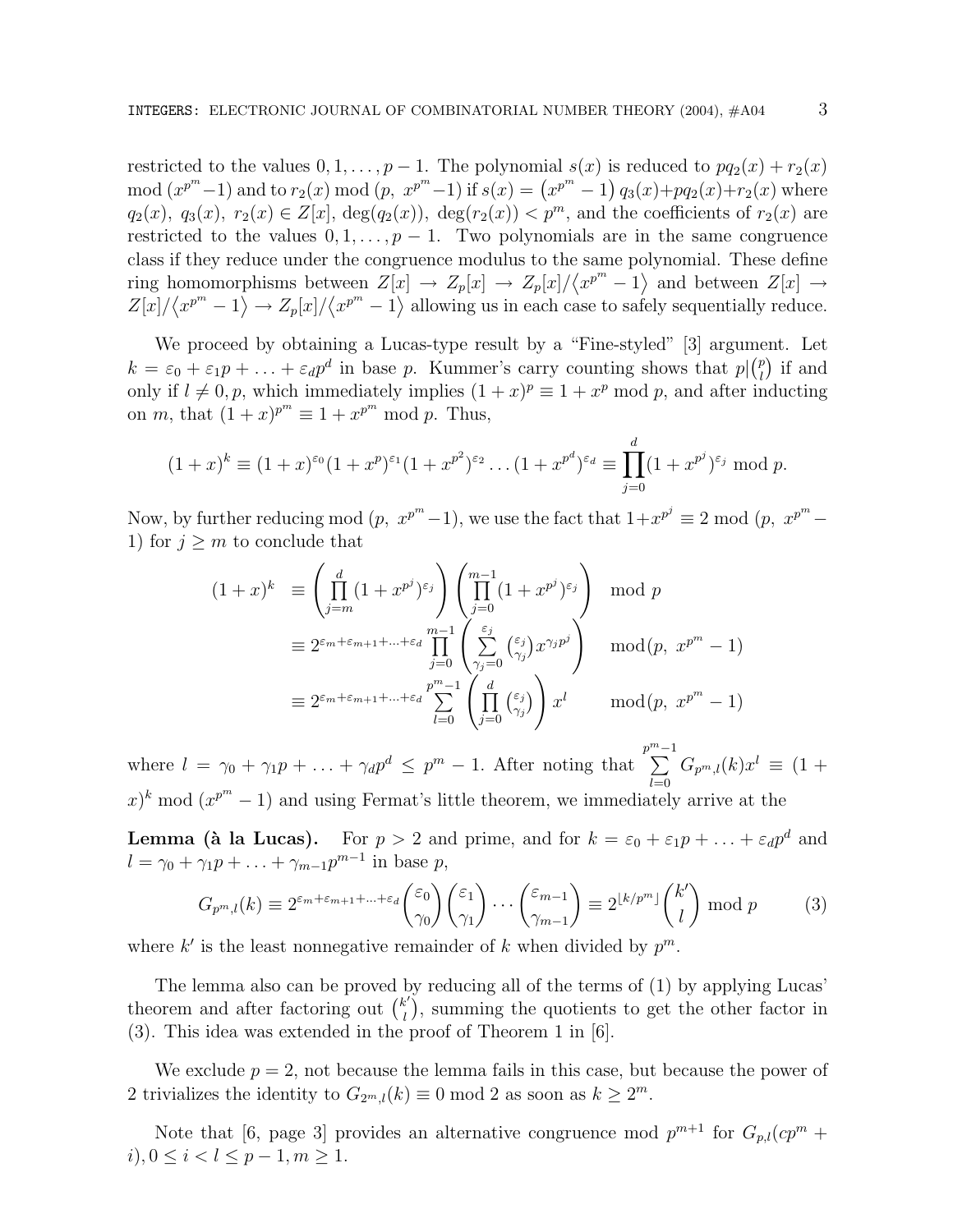# **3.** A congruential identity for  $(1+x)^k$ ,  $p=2$

Were we to devise a nontrivial result along the lines of Lucas for the case  $2^m$  following an argument in the style of Fine, for each k we would first need to factor out the common power of 2 in  $(1+x)^k \mod (x^{2^m}-1)$ , and then consider the remaining factor  $mod(2, x^{2^m} - 1)$  as we do in the following

**Theorem.** For  $m \ge 1$  and  $k \ge 2^{m-1}$ ,  $2^{\lfloor k/2^{m-1} \rfloor - 1} |(1+x)^k \mod (x^{2^m} - 1)$ . Furthermore, for  $m = 1$  and  $k \ge 1$ :  $(1+x)^k \equiv 2^{k-1}(1+x) \mod (x^2-1)$ . For  $m \ge 2$  and  $k \ge 1$ , if  $k = \varepsilon_0 + 2\varepsilon_1 + 4\varepsilon_2 + \ldots + 2^{m-1}\varepsilon_{m-1} + 2^m q$  with  $0 \le \varepsilon_0, \varepsilon_1, \ldots, \varepsilon_{m-1} \le 1$  then:

1. when 
$$
q = 0
$$
 (i.e.,  $1 \le k < 2^m$ ):

$$
(1+x)^k \equiv (1+\varepsilon_0 x)(1+\varepsilon_1 x^2)(1+\varepsilon_2 x^4)\dots(1+\varepsilon_{m-2} x^{2^{m-2}})(1+\varepsilon_{m-1} x^{2^{m-1}}) \bmod 2,
$$

2. when  $q > 0$  (i.e.,  $k \geq 2^m$ ):

$$
(1+x)^k \equiv
$$
  
\n
$$
\equiv 2^{\lfloor k/2^{m-1} \rfloor - 1} (1 + \varepsilon_0 x)(1 + \varepsilon_1 x^2)(1 + \varepsilon_2 x^4) \dots
$$
  
\n
$$
\dots (1 + \varepsilon_{m-2} x^{2^{m-2}}) x^{2^{m-2} \varepsilon_{m-1}} (1 + x^{2^{m-1}}) \qquad \text{mod} (2^{\lfloor k/2^{m-1} \rfloor}, x^{2^m} - 1).
$$
\n
$$
(4)
$$

**Remarks.** Before presenting the proof, we first note that the theorem instantly implies that  $\rho_2(G_{2^m,l}(k)) \geq \left\lfloor \frac{k}{2^{m-1}} \right\rfloor - 1$ . Second, we wish to draw the reader's attention to the last three factors in congruence (4) that, when combined, break the regular pattern followed by the preceding factors of lower degree, and thus, play a significant role in determining the conditions under which equality is reached, as will be explored in the corollary in the next section.

*Proof.* We cover the case  $m = 1$  with the preliminary

**Claim 0.**  $(1+x)^k \equiv 2^{k-1}(1+x) \mod (x^2-1)$ , for  $k \ge 1$ .

*Proof.* Note that  $(1+x)^2 \equiv 2(1+x) \mod (x^2-1)$  and induct.

The case when  $q = 0$  easily follows because in this case, if  $k > 2^{m-1}$  then  $2^{\lfloor k/2^{m-1} \rfloor - 1} = 1$ , and for  $p \ge 0$ ,  $(1+x)^{2^p} \equiv 1+x^{2^p} \mod 2$ . For the case when  $q > 0$ , we proceed by induction on m.

**BASE STEP:** We begin by establishing the result for  $m = 2$  (i.e.,  $mod(x^4 - 1)$ ).

**Claim 1.**  $2^{\lfloor k/2 \rfloor - 1} | (1 + x)^k \bmod (x^4 - 1)$ , for  $k > 4$ .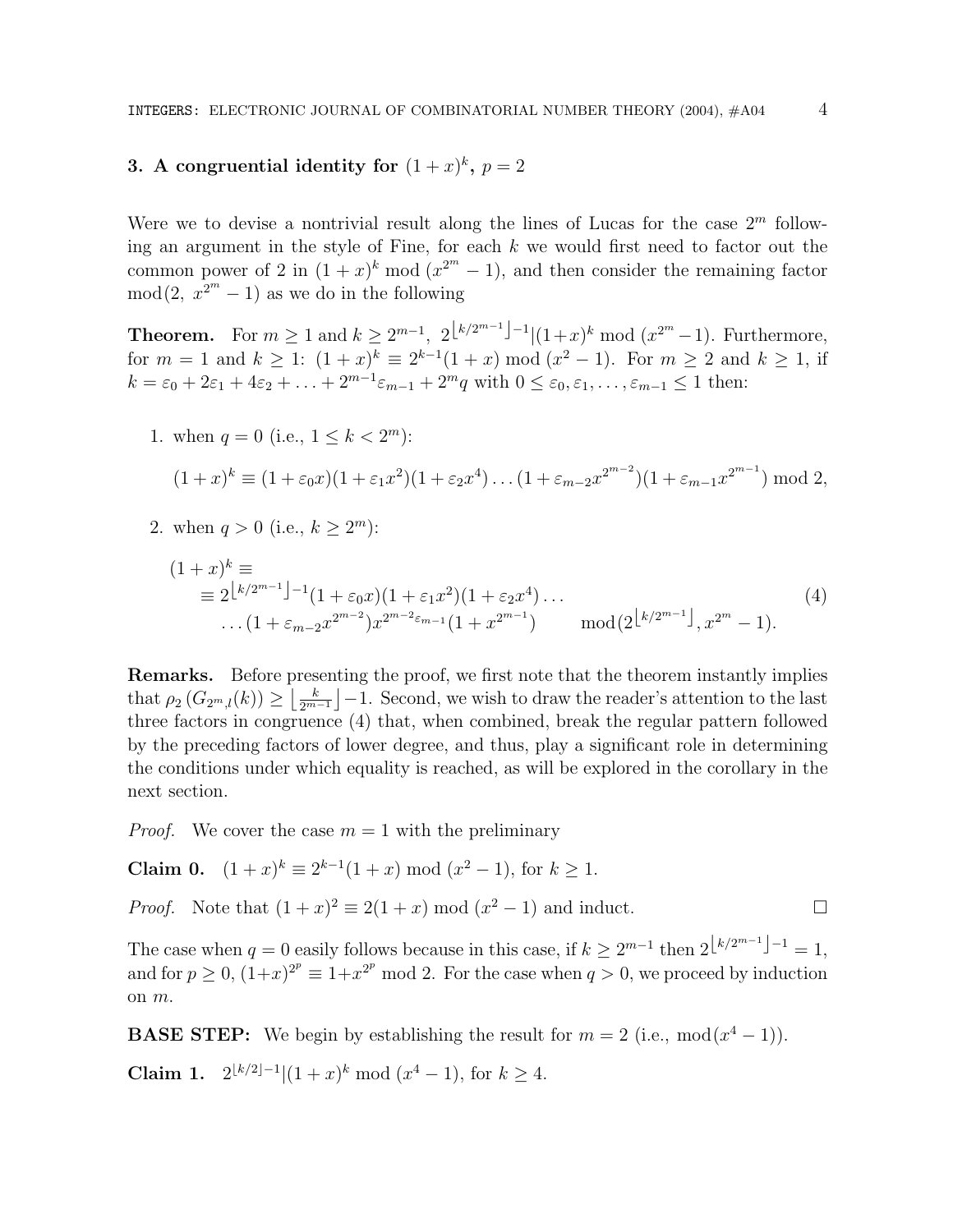*Proof.* Let  $k = \varepsilon_0 + 2\varepsilon_1 + 4q$  and let  $r = \left\lfloor \frac{k}{2} \right\rfloor = \varepsilon_1 + 2q$ . Then

$$
(1+x)^{2r} = [(1+x^2) + 2x]^r = (2x)^r + \sum_{t=1}^r {r \choose t} (1+x^2)^t (2x)^{r-t}
$$
  
\n
$$
\equiv 2^r x^r + \sum_{t=1}^r {r \choose t} 2^{t-1} (1+x^2) 2^{r-t} x^{r-t} \mod (x^4 - 1)
$$
  
\n
$$
\equiv 2^r x^r + 2^{r-1} (1+x^2) \left[ \sum_{t=0}^r {r \choose t} x^{r-t} - x^r \right] \mod (x^4 - 1)
$$
  
\n
$$
\equiv 2^{r-1} [x^r (1-x^2) + (1+x^2) (1+x)^r]
$$

where, in the first congruence of the sequence, Claim 0 was used with  $x^2$  replacing x. Thus  $2^{r-1}$  divides  $(1+x)^k$  when reduced mod $(x^4-1)$ .  $\Box$ 

From now on, for notational convenience only, we move the power of 2 to the left.

**Claim 2.** 
$$
2^{-\lfloor k/2 \rfloor + 1} (1 + x)^k \equiv (1 + \varepsilon_0 x) x^{\varepsilon_1} (1 + x^2) \mod (2, x^4 - 1)
$$
 for  $k \ge 4$  (i.e.,  $q \ge 1$ ).

Proof. Continuing with the previous congruence,

$$
2^{-r+1}(1+x)^{2r} \equiv x^r(1-x^2) + (1+x^2)(1+x)^r \mod (x^4-1)
$$
  
\n
$$
\equiv x^{\varepsilon_1+2q}(1-x^2) + (1+x^2)(1+x)^{\varepsilon_1+2q} \mod (x^4-1)
$$
  
\n
$$
\equiv x^{\varepsilon_1}[x^{2q}(1-x^2)] + (1+x)^{\varepsilon_1}[(1+x^2)((1+x)^2)^q] \mod (x^4-1)
$$
  
\n
$$
\equiv x^{\varepsilon_1}(x^{2q}+x^{2q+2}) + (1+x)^{\varepsilon_1}[(1+x^2)^2((1+x)^2)^{q-1}] \mod (2, x^4-1)
$$
  
\n
$$
\equiv x^{\varepsilon_1}(1+x^2) \mod (2, x^4-1)
$$
  
\n
$$
\equiv x^{\varepsilon_1}(1+x^2) \mod (2, x^4-1)
$$

Finish by multiplying both sides by  $(1+x)^{\epsilon_0} = 1 + \epsilon_0 x$ .

**INDUCTION STEP:** We assume the theorem true for  $m-1$  (i.e.,  $mod(x^{2^{m-1}}-1)$ ) and prove it true for m (i.e., mod( $x^{2^m} - 1$ )),  $m \ge 3$ .

**Claim 3.** Under the induction hypothesis,  $2^{\lfloor k/2^{m-1} \rfloor - 1} |(1 + x)^k \bmod (x^{2^m} - 1)$ , for  $k > 2^m$  (i.e.,  $q > 1$ ).

Proof. Let  $k = \varepsilon_0 + 2\varepsilon_1 + 4\varepsilon_2 + \ldots + 2^{m-1}\varepsilon_{m-1} + 2^m q$  and  $r = \left\lfloor \frac{k}{2^{m-1}} \right\rfloor = \varepsilon_{m-1} + 2q$ . Then,

$$
(1+x)^{2^{m-1}r} = \left[ (1+x^2) + 2x \right]^{2^{m-2}r} = \sum_{t=0}^{2^{m-2}r} {2^{m-2}r \choose t} (1+x^2)^t (2x)^{2^{m-2}r-t}.
$$

Now, from the induction hypothesis,  $2\lfloor t/2^{m-2}\rfloor-1$  |(1 +  $x^2$ )<sup>t</sup> mod ( $x^{2^m}-1$ ), by replacing x with  $x^2$ , so  $2^{2^{m-2}r-t+1}$ t<sup>t</sup>/2<sup>*m*−2</sup> is a factor of the tth term of the sum, which takes on the minimum value of  $2^{r-1}$  at  $t = 2^{m-2}r$  and  $t = 2^{m-2}r - 1$ . Thus,  $2^{r-1}$  $(1 +$  $(x^{2^m}-1)$  and the claim follows.  $\square$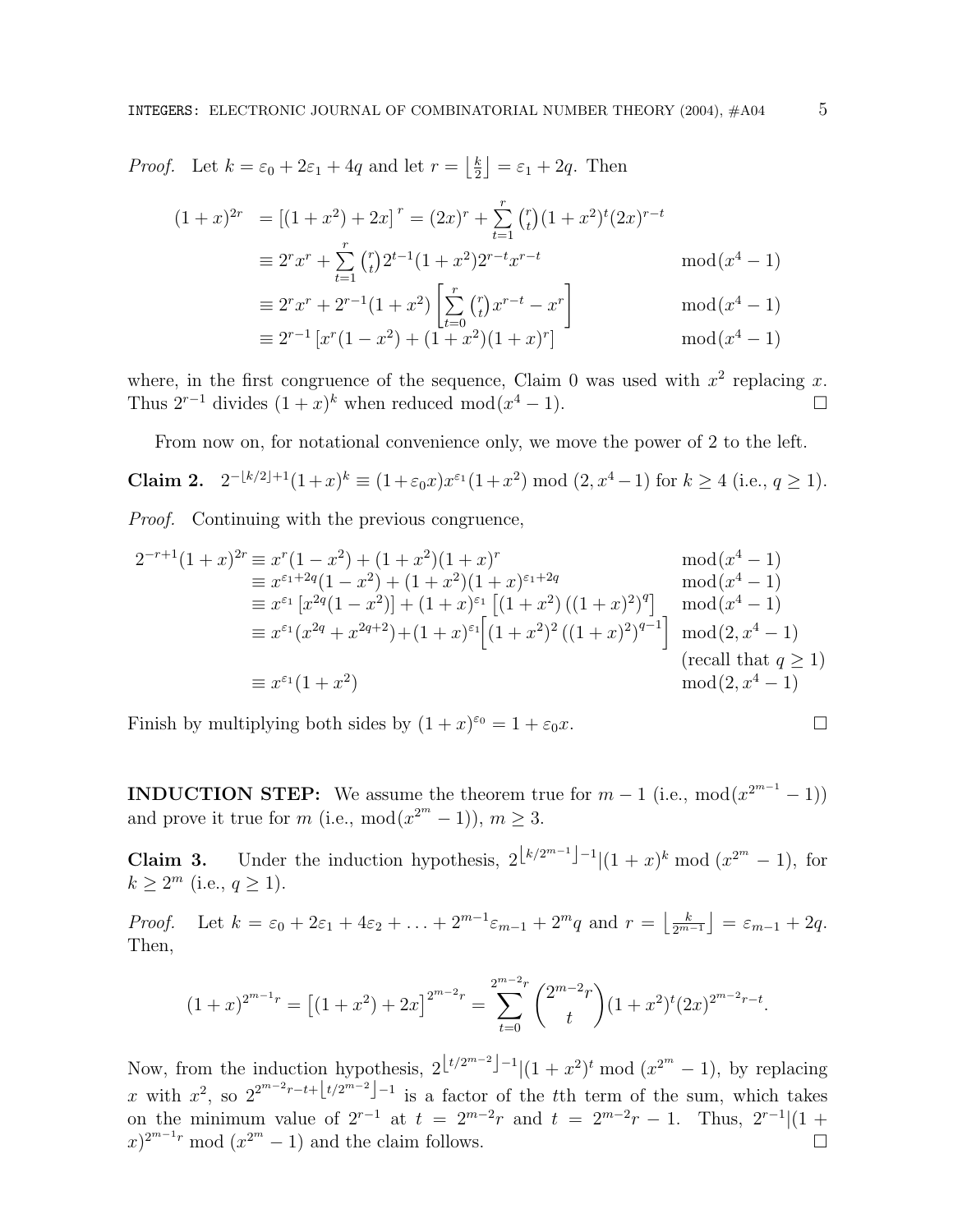**Claim 4.** Under the induction hypothesis,  $2^{-\lfloor k/2^{m-1}\rfloor+1}(1+x)^k \equiv (1+\varepsilon_0x)(1+\varepsilon_1x^2)(1+\varepsilon_1x^2)$  $\varepsilon_2 x^4$ ) ···  $(1 + \varepsilon_{m-2} x^{2^{m-2}}) x^{2^{m-2}\varepsilon_{m-1}} (1 + x^{2^{m-1}}) \bmod (2, x^{2^m} - 1)$ , for  $k \ge 2^m$  (i.e.,  $q \ge 1$ ).

*Proof.* Multiply both sides of the equation in Claim 3 by  $2^{-r+1} = 2^{-\varepsilon_{m-1}-2q+1}$  and reduce  $mod(x^{2^m}-1)$  to get

$$
2^{-r+1}(1+x)^{2^{m-1}r} \equiv \sum_{t=0}^{2^{m-2}r-2} {\binom{2^{m-2}r}{t}} [2^{-r+1}(1+x^2)^t] (2x)^{2^{m-2}r-t} +
$$
  
+
$$
{\binom{2^{m-2}r}{2^{m-2}r-1}} \left[ 2^{-r+1}(1+x^2)^{2^{m-2}r-1}(2x) \right] + {\binom{2^{m-2}r}{2^{m-2}r}} \left[ 2^{-r+1}(1+x^2)^{2^{m-2}r} \right] \bmod (x^{2^m} - 1)
$$
  
= 
$$
2^{-r+1}(1+x^2)^{2^{m-2}r} \bmod (2, x^{2^m} - 1)
$$
  
= 
$$
2^{-\varepsilon_{m-1}-2q+1}(1+x^2)^{2^{m-2}\varepsilon_{m-1}+2^{m-1}q} \bmod (2, (x^2)^{2^{m-1}} - 1)
$$
  
= 
$$
(x^2)^{2^{m-3}\varepsilon_{m-1}}(1+(x^2)^{2^{m-2}}) \bmod (2, (x^2)^{2^{m-1}} - 1)
$$
  
= 
$$
x^{2^{m-2}\varepsilon_{m-1}}(1+x^{2^{m-1}}) \bmod (2, x^{2^m} - 1)
$$
  
= 
$$
x^{2^{m-2}\varepsilon_{m-1}}(1+x^{2^{m-1}}) \bmod (2, x^{2^m} - 1)
$$
  
mod 
$$
(2, x^{2^m} - 1)
$$

Finish by multiplying both sides by  $(1+x)^{\epsilon_0+2\epsilon_1+4\epsilon_2+\ldots+2^{m-2}\epsilon_{m-2}} \equiv (1+\epsilon_0x)(1+\epsilon_1x^2)(1+\epsilon_2x)$  $\varepsilon_2 x^4$ )...(1 +  $\varepsilon_{m-2} x^{2^{m-2}}$ ) mod 2.

This truly concludes our proof of the theorem.  $\Box$ 

## **4. A note, a corollary, and a conjecture**

We conclude the paper with some comments, our primary application with consequences, and a conjecture.

**Note.** By replacing each instance of x with the  $2^m \times 2^m$  forward shift permutation matrix

$$
E = circ[0, 1, 0, \dots, 0] = \begin{pmatrix} 0 & 1 & 0 & \cdots & 0 & 0 \\ 0 & 0 & 1 & \cdots & 0 & 0 \\ 0 & 0 & 0 & \cdots & 0 & 0 \\ \vdots & \vdots & \vdots & \ddots & \vdots & \vdots \\ 0 & 0 & 0 & \cdots & 0 & 1 \\ 1 & 0 & 0 & \cdots & 0 & 0 \end{pmatrix}
$$

and observing that  $E^t \neq I$  for  $t < 2^m$  while  $E^{2^m} = I$ , the theorem translates to modulo 2 congruential matrix identities for  $(I + E)^k$  after removing the elementwise common power of 2 [11]. (In fact, if C is the ring of  $2^m \times 2^m$  circulant matrices with integer coefficients, then  $C \cong \mathbb{Z}[x]/\langle x^{2^m}-1 \rangle$ , the isomorphism being  $A \longmapsto p_A(x)$ , where  $p_A(x)$ is the auxiliary polynomial associated with the circulant matrix A.)

**Corollary.** For  $m \geq 1$ ,  $0 \leq l < 2^m$ ,  $k \geq 2^{m-1}$ , we have  $\rho_2(G_{2^m, l}(k)) \geq \left\lfloor \frac{k}{2^{m-1}} \right\rfloor - 1$ , where  $G_{n,l}(k)$  is as in (1). Furthermore, if

$$
k = \varepsilon_0 + 2\varepsilon_1 + 4\varepsilon_2 + \ldots + 2^{m-1}\varepsilon_{m-1} + 2^m q
$$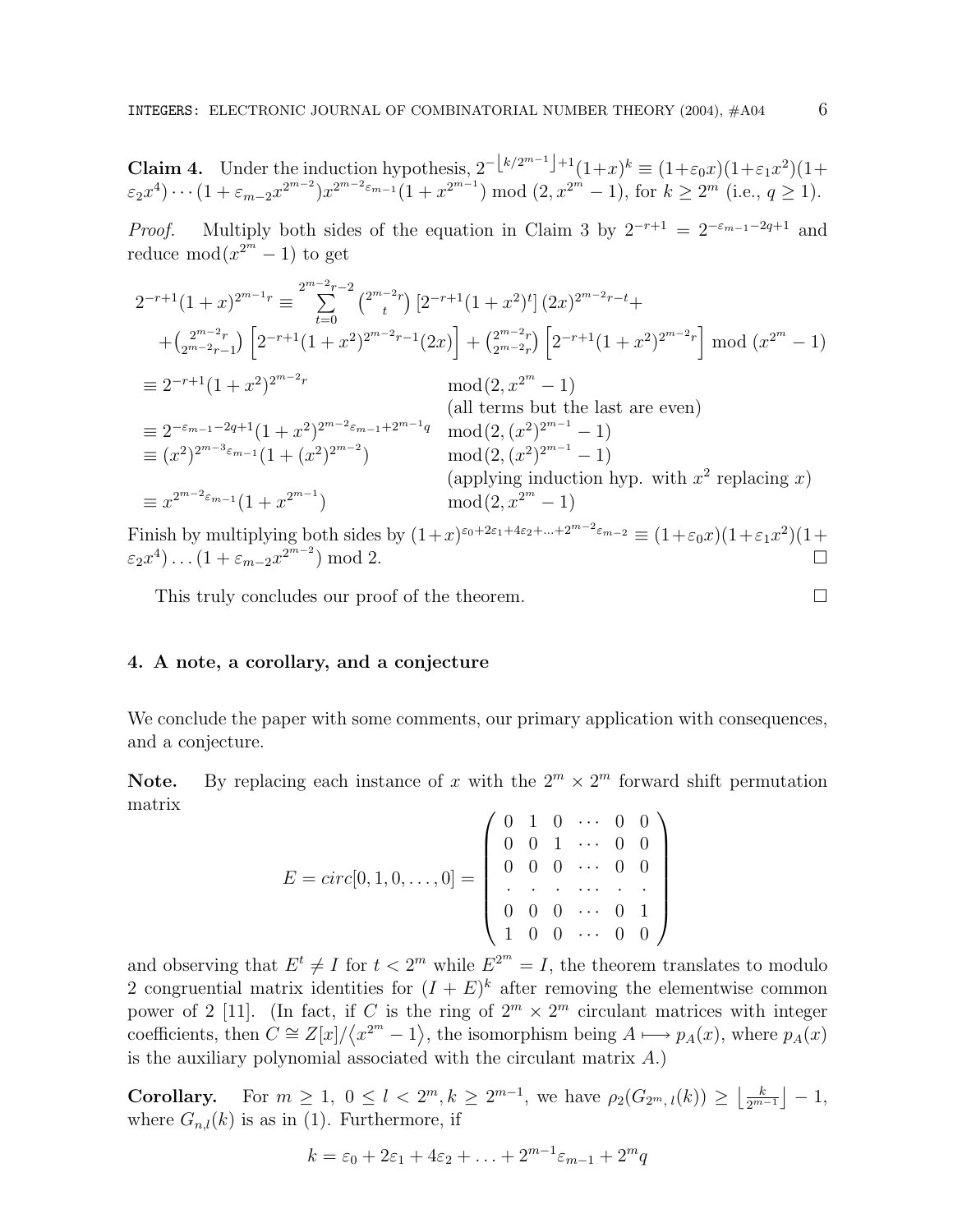and

$$
l = \gamma_0 + 2\gamma_1 + 4\gamma_2 + \ldots + 2^{m-1}\gamma_{m-1}
$$

with  $0 \leq \varepsilon_i, \gamma_i \leq 1$ , then

- 1. when  $q = 0$ , equality holds if and only if  $\varepsilon_i \geq \gamma_i$ ,  $i = 0, 1, \ldots, m 1$ , i.e., if and only if l,  $k - l \geq 0$  have no carries when added.
- 2. when  $q > 0$ , equality holds if and only if  $\varepsilon_i \geq \gamma_i$ ,  $i = 0, 1, \ldots, m-3$ , and  $\gamma_{m-2}$  +  $\gamma_{m-1} \geq \varepsilon_{m-1}$  if  $\varepsilon_{m-2} = 1$  or  $\gamma_{m-2} = \varepsilon_{m-1}$  if  $\varepsilon_{m-2} = 0$ . (In fact, these two alternatives can be collapsed to  $-\varepsilon_{m-2} \leq \varepsilon_{m-1} - \gamma_{m-2} \leq \varepsilon_{m-2}\gamma_{m-1}$ .)

Case 1 can be written as

$$
G_{2^m,l}(k) \equiv {\binom{\varepsilon_0}{\gamma_0}} {\binom{\varepsilon_1}{\gamma_1}} \cdots {\binom{\varepsilon_{m-1}}{\gamma_{m-1}}} \bmod 2,
$$

while Case 2 can be partially represented by a similar form in line with congruence  $(4)$ .

The proof of the corollary depends on using the theorem from Section 3 to determine the powers of  $2^{-\lfloor k/2^{m-1}\rfloor+1}(1 + x)^k \mod (2, x^{2^m} - 1)$  with nonzero coefficients. This is easily done, except perhaps when taking into account the last three factors in congruence (4). To handle these factors, one can simply but painstakingly check for all possible assignments of 0 and 1 to  $\varepsilon_{m-2}, \varepsilon_{m-1}, \gamma_{m-2}$ , and  $\gamma_{m-1}$ .

**Note.** The second case in the corollary with  $l = 0, k \geq 2^m$ , gives an instant proof of Conjecture 1 in  $[6]$ : the lower bound is achieved in  $(2)$  for 75% of the k values. Similarly, Conjectures 2 and 3 hold for the very same values.

**Conjecture.** The same process as above can be used to get a recursion for the lacunary binomial sums  $G_{2^m,l}(k)$  themselves. We argue as follows:

$$
(1+x)^{2q} = [2x + (1+x^2)]^q = \sum_{t=0}^q {q \choose t} (2x)^t (1+x^2)^{q-t}
$$

Thus,

$$
\sum_{l=0}^{2^m-1} G_{2^m,l}(2q)x^l \equiv \sum_{t=0}^q {q \choose t} 2^t x^t \left[ \sum_{u=0}^{2^{m-1}-1} G_{2^{m-1},u}(q-t)(x^2)^u \right] \mod ((x^2)^{2^{m-1}}-1)
$$
  

$$
\equiv \sum_{t=0}^q \sum_{u=0}^{2^{m-1}-1} {q \choose t} 2^t G_{2^{m-1},u}(q-t)x^{t+2u} \mod (x^{2^m}-1)
$$

One then matches the powers of  $x$ . The result differs slightly depending on the parity of l. So, let  $l = 2j + \varepsilon$  where  $\varepsilon$  is 0 or 1. Then,  $G_{2^m,l}(2q) = \binom{q}{\varepsilon} 2^{\varepsilon} G_{2^{m-1},j}(q - \varepsilon)$  +  $\binom{q}{\varepsilon+2} 2^{\varepsilon+2} G_{2^{m-1}, j-1}(q-\varepsilon-2) + \binom{q}{\varepsilon+4} 2^{\varepsilon+4} G_{2^{m-1}, j-2}(q-\varepsilon-4) + \dots$  where the second